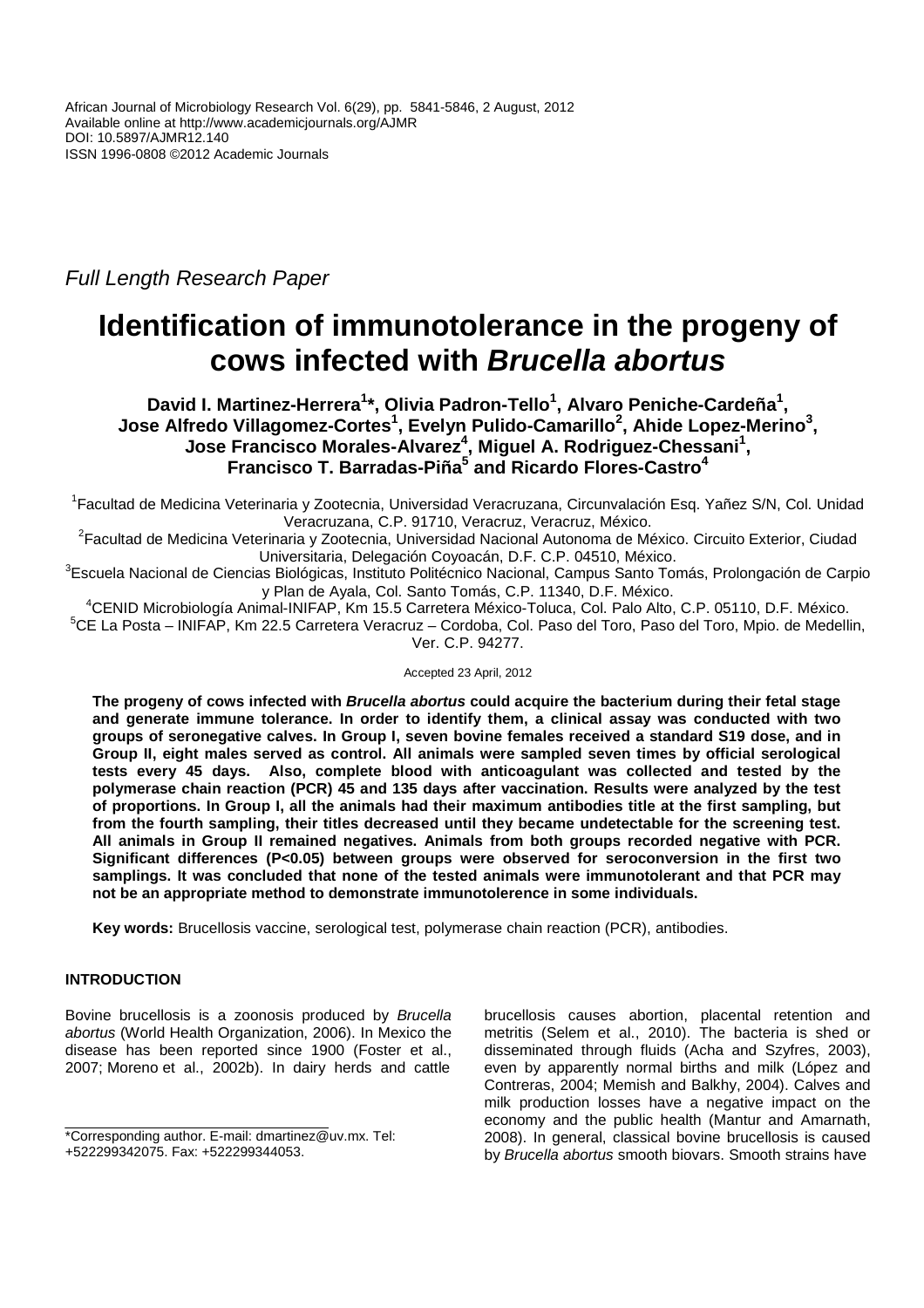a three regions lipopolysaccharide (LPS). Polysaccharide O is immunodominant and because of that, humoral immune response is primarily directed against it (Corbel, 1997; Robinson and Melling, 1993); however polysaccharide O is only useful for serological diagnosis (Díaz and Moriyón, 1989).

Most field strains and S19 vaccine correspond to smooth B. abortus biovar 1, both have polysaccharide O lateral chains antigens responsible for interfering with conventional serological diagnosis tests such as rose Bengal, rivanol, ring test and complement fixation (Bricker and Halling, 1995; Garcia-Yoldi, 2006). The only difference between field smooth strains and S19 vaccine of B. abortus is a 702 bp deletion at Ery Locus responsible from erythritol metabolism that is present in placental tissues in most of ruminants and facilitates gravid uterus colonization (Sangari et al., 1994). This genomic characteristic allows to differentiate field strains against S19 vaccine using a PCR procedure. Field B. abortus strains are very virulent (Crawford et al., 1988) and mannose molecules receptors in placental cells allow colonization during gestation (Moriyón and López-Goñi, 1998) with abortion as a consequence in infected cows. Also the bacteria could infect the fetus in the uterine life and about 10% of calves may be born infected but immunotolerant, thus resulting negatives to serological diagnosis tests and representing a persistent epidemiological risk because they may remain in the herd as negative ones (World Health Organization, 2006).

In infected animals, phagocytosis by monocytes protects the bacteria from antibodies and complement and allows it to reach lymph tissues and other lymphatic organs (Eze et al., 2000). In monocytes and neutrophils, respiratory burst and liberated oxygen free radicals (Canning et al., 1988) inhibit Brucella spp multiplication (Young et al., 1985); however in infected and immunotolerant animals those kinds of cells do not react and behave as an in utero infection. In such a case the infected progeny from positive cows must be eliminated (D'Pool et al., 2004). For the farmer, this means economical losses and the loss of certain desirable genetic traits. Thus the aim of this study was to vaccinate serum negative female calves born to seropositive cows in a persistent brucellosis infected herd, using a S19 B. abortus vaccine strain in order to monitor individual seroconversion ability, to demonstrate the presence of immunotolerant animals, and to discriminate between B. abortus infection by field strains and S19 vaccine strain presence.

## **MATERIALS AND METHODS**

#### **Study site**

A clinical assay was conducted at a dual purpose cattle farm located in the municipality of Tlalixcoyan, in the central region of the state Veracruz, Mexico. This farm has been persistently infected over the years and has a 24% brucellosis seroprevalence as

determined by the official Mexican serological tests and confirmed by *B. abortus* biovar 1 isolation.

#### **Inclusion criteria**

This study included 15 calves born to cows given as positive to brucellosis by official serological tests (SAGDR, 1996). Animals were divided into two groups; Group I was integrated by seven female calves and Group II by eight male calves. At the beginning of the experiment all animals were three to six month old. In order to avoid colostrum or infection interference after vaccination with B. abortus S19 strain all selected animals were tested by card test and remained as seronegative.

#### **Vaccination**

All seronegative calves in Group I were vaccinated once with 1 to 10  $\times$  10<sup>10</sup> colony forming units (CFU) of the so-called "normal dose". A subcutaneous injection of B. abortus vaccine S19 strain was applied at the mid- neck section. Calves in Group II were not vaccinated and were left as control.

#### **Serological diagnosis and follow-up**

The follow up was carried out at days 45, 90, 135, 180, 225, 270 and 315 post vaccination. For serological diagnosis blood samples were collected by venipuncture in vacuum tubes without anticoagulants and carried to the Microbiology Laboratory located at the Torreon del Molino Research Station of the Veterinary Medicine School, University of Veracruz, in Veracruz, Mexico, where serum was separated from all samples into Eppendorf™ type tubes and frozen at -20°C until processing by card and rivanol tests, used as screening and confirmatory, respectively (SAGDR, 1996).

#### **Molecular diagnosis**

In order to obtain DNA from animals, blood samples were collected in vacuum tubes containing heparin as anticoagulant at days 45 and 135 post vaccination. Blood samples were carried out in a refrigerated container to the Microbiology Laboratory and remained frozen at -20°C until they were processed by the PCR procedure. The DNA extraction protocol used was that proposed by Leal-Klevezas et al. (1995, 2000) for a 25 µl reaction using a commercial kit (Go Taq™ Green Master Mix). This kit contains all the necessary elements for amplification. Oligonucleotides Ery 1 (TTG GCG GCA AGT CCG TCG GT) and Ery 2 (CCC AGA AGC GAG ACG AAA CG) were added. The amplification protocol to determinate the presence of S19 vaccine strain or field strains was that proposed by Sangari et al. (1994). The PCR obtained product was observed by electrophoresis in agarose gels (2% TAE) stained with 0.5 mg/mL EtBr in a UV transilluminator.

#### **Statistical analyses**

Data were compared by the proportion test and 95% confidence intervals (CI) were calculated using Statistix software. Significant differences were declared at p<0.05.

### **RESULTS**

During the studied period no animal in Group II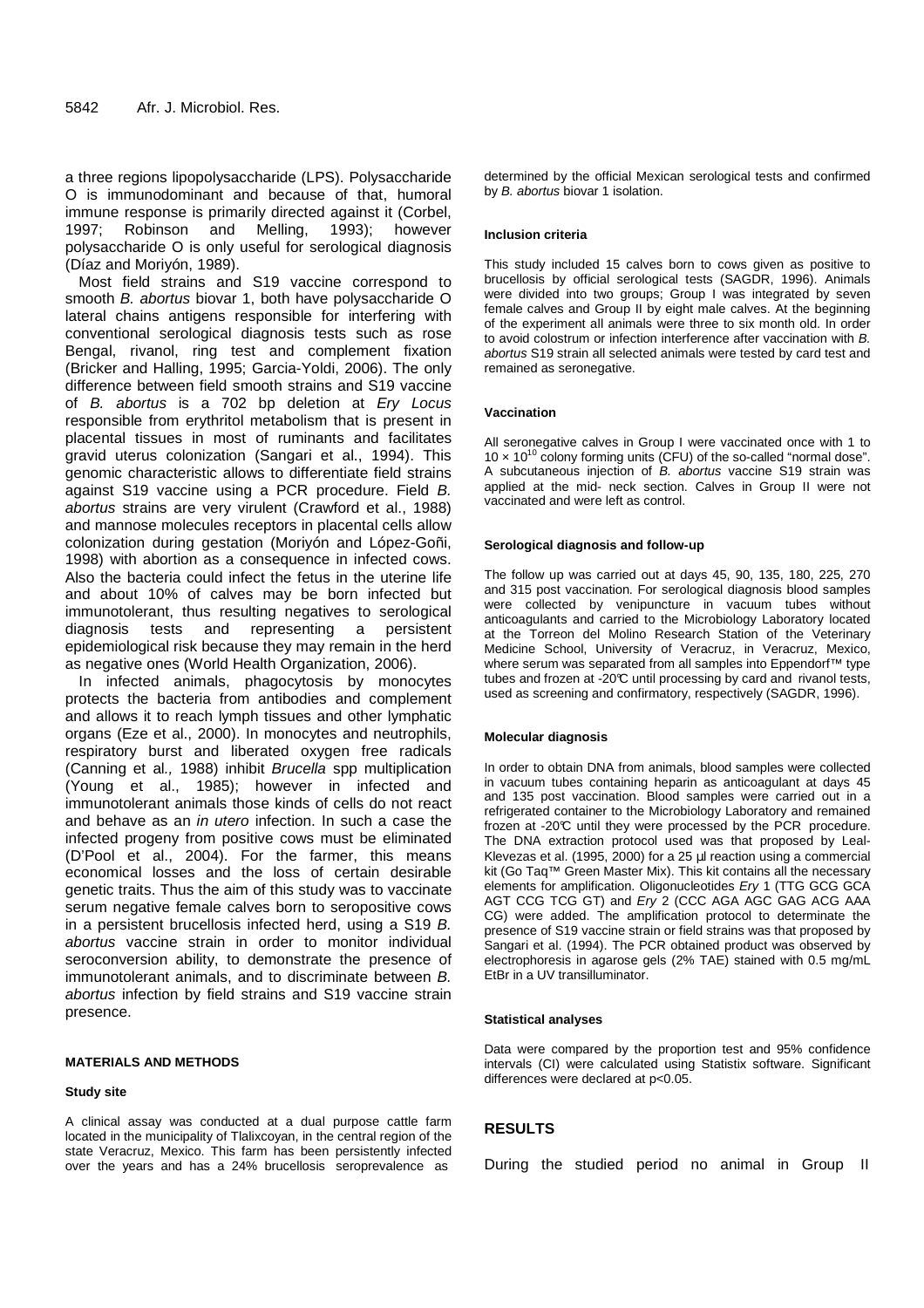|     |           | 45 day    |            | $90$ day   |            | $135$ day  |            | $180$ day  | 225 day    | 270 day    | 315 day    |
|-----|-----------|-----------|------------|------------|------------|------------|------------|------------|------------|------------|------------|
| ID. | СT        | <b>RT</b> | <b>CT</b>  | <b>RT</b>  | СT         | <b>RT</b>  | СT         | <b>RT</b>  | СT         | СT         | <b>CT</b>  |
| 686 | ÷         | 1:50      | $\ddot{}$  | $\pm 25$   | <b>NEG</b> | <b>NEG</b> | <b>NEG</b> | <b>NEG</b> | <b>NEG</b> | <b>NEG</b> | <b>NEG</b> |
| 692 | $\ddot{}$ | 1:25      | <b>NEG</b> | <b>NEG</b> | <b>NEG</b> | <b>NEG</b> | <b>NEG</b> | <b>NEG</b> | <b>NEG</b> | <b>NEG</b> | <b>NEG</b> |
| 679 | $\ddot{}$ | 1:100     | $\ddot{}$  | 1:25       | $\ddot{}$  | 1:25       | <b>NEG</b> | <b>NEG</b> | <b>NEG</b> | <b>NEG</b> | <b>NEG</b> |
| 681 | $\ddot{}$ | 1:400     | <b>NEG</b> | <b>NEG</b> | <b>NEG</b> | <b>NEG</b> | <b>NEG</b> | <b>NEG</b> | <b>NEG</b> | <b>NEG</b> | <b>NEG</b> |
| 693 | $\ddot{}$ | 1:50      | <b>NEG</b> | <b>NEG</b> | <b>NEG</b> | <b>NEG</b> | <b>NEG</b> | <b>NEG</b> | <b>NEG</b> | <b>NEG</b> | <b>NEG</b> |
| 694 | ÷         | 1:50      | $\ddot{}$  | 1:25       | <b>NEG</b> | <b>NEG</b> | <b>NEG</b> | <b>NEG</b> | <b>NEG</b> | <b>NEG</b> | <b>NEG</b> |
| 695 | ÷         | 1:400     | $\ddot{}$  | 1:400      | +          | 1:200      | +          | 1:100      | <b>NEG</b> | <b>NEG</b> | <b>NEG</b> |

Table 1. Serological post vaccination follow-up using card (CT) and rivanol (RT) tests in female calves born to infected dams and vaccinated with B. abortus S19 strain vaccine.

 $*$  NEG = negative;  $+$  = positive.

**Table 2.** Summary of seroconversion in follow-up samplings of calves born to infected dams and vaccinated or not with B. abortus S19 strain vaccine.

| Sampling day                   | <b>Positive</b> | <b>Negative</b> |
|--------------------------------|-----------------|-----------------|
| Group I at 45- day             | $\mathcal{P}^a$ | $0^{\circ}$     |
| Group I at 90- day             |                 | $2^a$           |
| Group I at 135- day            | ∩b              | $5^{\circ}$     |
| Group I at 180-day             | ∩ <sup>b</sup>  | ⇁               |
| Group II in all sampling dates | ∩b              | $8^{\circ}$     |

 $a,b$  Different literals by row indicate significant difference at p<0.05.

seroconvert, while all vaccinated in Group I did. As expected, highest antibodies titers occurred at day 45 post-vaccination as indicated by the diagnostic interpretation provided by Mariño-Jannaut (2000); however titers were not homogeneous in all animals. Two females gave a titer 1:400 using rivanol test as confirmatory test; one had 1:100, three 1:50, and one more 1:25 (Table 1). Antibody titers at posterior samplings progressively decreased becoming imper-ceptible by day 225 postvaccination, so all female calves were considered as negatives. Seven samples were taken every 45-day for the two groups. However, only animals in the B. abortus vaccinated group showed antibodies titers decreasing over time. Animals in the non-vaccinated group were negative in all the sampling dates (Table 2). Results based on whole blood extracted DNA by PCR were discouraging. No desirable amplifiers were obtained from any sample in both groups and only amplicons in positive controls were observes as seen in Figure 1.

## **DISCUSSION**

Vaccination with S19 vaccine has an indisputable advantage to prevent infection and abortion (Peniche et al., 2009), but also the inconvenience of inducing seroconversion that interferes with conventional serological diagnosis. As a result, the use of this type of vaccine shows a decreasing trend (Martínez et al., 2006); however, this apparent disadvantage could be useful. If a female from an infected herd is vaccinated with a S19 strain vaccine and then does not seroconvert, this can be considered as a clinical marker for immunotolerance against B. abortus, since a persistently infected animal may not be identifiable by the conventional official serological tests (Mariño-Jannaut, 2000).

Even though card test has 100% sensitivity (Dájer-Abimerhi et al., 1995), it cannot discriminate among infected and vaccinated animals. To offset this disadvantage females vaccinated with S19 strain vaccine must be inoculated between three to six month- old because younger animals retain post vaccination antibodies less time (Aparicio et al., 2003).

In this study vaccination with S19 vaccine stimulated antibodies against to lateral chains of the O polysaccharide; however antibodies titers were not homogeneous and at 90-day post vaccination titers decreased in some calves from Group I until they were negative to the screening test. For that reason it has been established that female calves vaccinated with B. abortus S19 strain around three month-old became seronegative two months after vaccination; on the contrary, animals vaccinated around six month- old take some six months to become seronegative (Mariño-Jannaut et al., 2000). This situation may explain the observed differences in titers reduction. Moreover all animals from both groups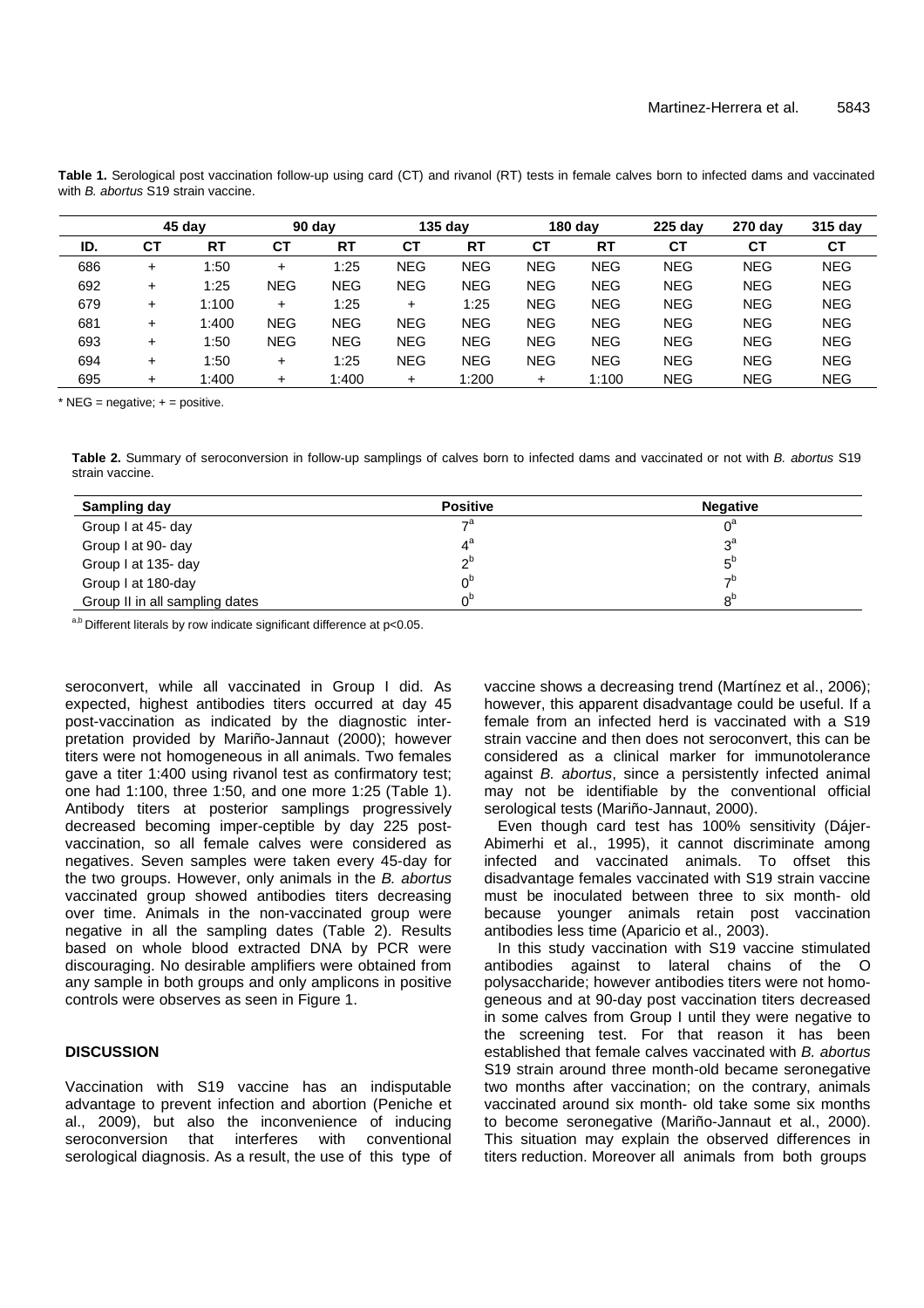

**Figure 1.** Agarose gel electrophoresis (2% TAE) stained with 0.5 mg/ml EtBr and observed by an UV transilluminator.

remained with their dams from which elimination of B. abortus biovar field strains was previously demonstrated by milk bacteriological isolations.

In order to increase the chances of natural infection sampling intervals were adjusted to the maximum incubation period required for a calf to become sick, that is, 45 days (Robles et al., 2007). No animal in Group II seroconvert, hence the statistical analysis found statistical differences among samplings at 45 and 90 days post vaccination when compared to Group I (p< 0.05) (Table 2). Samples for PCR were collected at 45 post vaccination day, when the highest antibodies titers are expected and the chances of bacterium circulation theoretically increase. However, it was not possible to identify the amplifier corresponding to the S19 vaccine strain in the vaccinated Group 1, or any field strain. So there is a possibility that infective field B. abortus strains had been sequestered by the immune system, and only could be evidenced when animals reach adulthood or, in the case of females, become pregnant (Plommet et al., 1973), because only at this time classical clinical signs like abortion could be observed.

For this reason, Wilesmith et al. (1978) has proposed that up to 5% of B. abortus cow reactors progeny could develop the illness when they become adults. Baek et al. (2005) used spleen macerates to identify intrauterine infection by B. abortus in mice progeny because whole blood PCR results were variable (Baek et al., 2005); however, Cevallos et al. (2008) have proposed to improve the brucellosis diagnostic procedure using whole blood assuming that primers election do not affect the test sensitivity, as suggested by Leal-Klevezas et al. (1995, 2000) and Sreevatsan et al. (2000) who have also used PCR with blood samples. In fact, Mosquera et al. (2008) corroborated the usefulness of PCR testing for blood brucellosis diagnosis with better results than using milk samples. Biology molecular assays conducted to identify S19 vaccine strain using milk provided acceptable results. Martínez et al. (2006) identified shedding of the vaccine strain in the analyzed samples, representing a risk factor for public health.

PCR has been used with pure cultures to sequence (Crasta et al., 2008) and for diagnosis (Pavan et al., 2005), but information about its presence in blood is scarce. The presence of infected animals remaining in the population is the main factor favoring transmission and persistence of infection in a herd (Moreno et al., 2002a; Rentería et al., 2003); either not abortive cows reacting to brucellosis, or those who become infected during the gestation period (Baek et al., 2005). Efforts to eradicate animal brucellosis could be achieved by reducing or suppressing human incidence cases, which is also a responsibility for veterinarians (Nicoletti, 2002); so it is necessary to emphasize the disease importance and actions to control and eradicate. Even though latency period is rare, the progeny of infected cows are at risk of have it (Baek et al., 2005).

## **Conclusion**

The use of B. abortus S19 strain vaccine stimulated antibodies production in female calves born from seroreactors cows vaccinated against brucellosis. Vaccination in such calves caused diagnostic interference that remained at least until day 135 after vaccination day as measured by card and rivanol serological tests. However from day 185 on, no female calf vaccinated with normal dose showed serological evidence against antigens contained in the official serological tests, hence no female calf behaved as immunotolerant in the herd. Also, PCR was unable to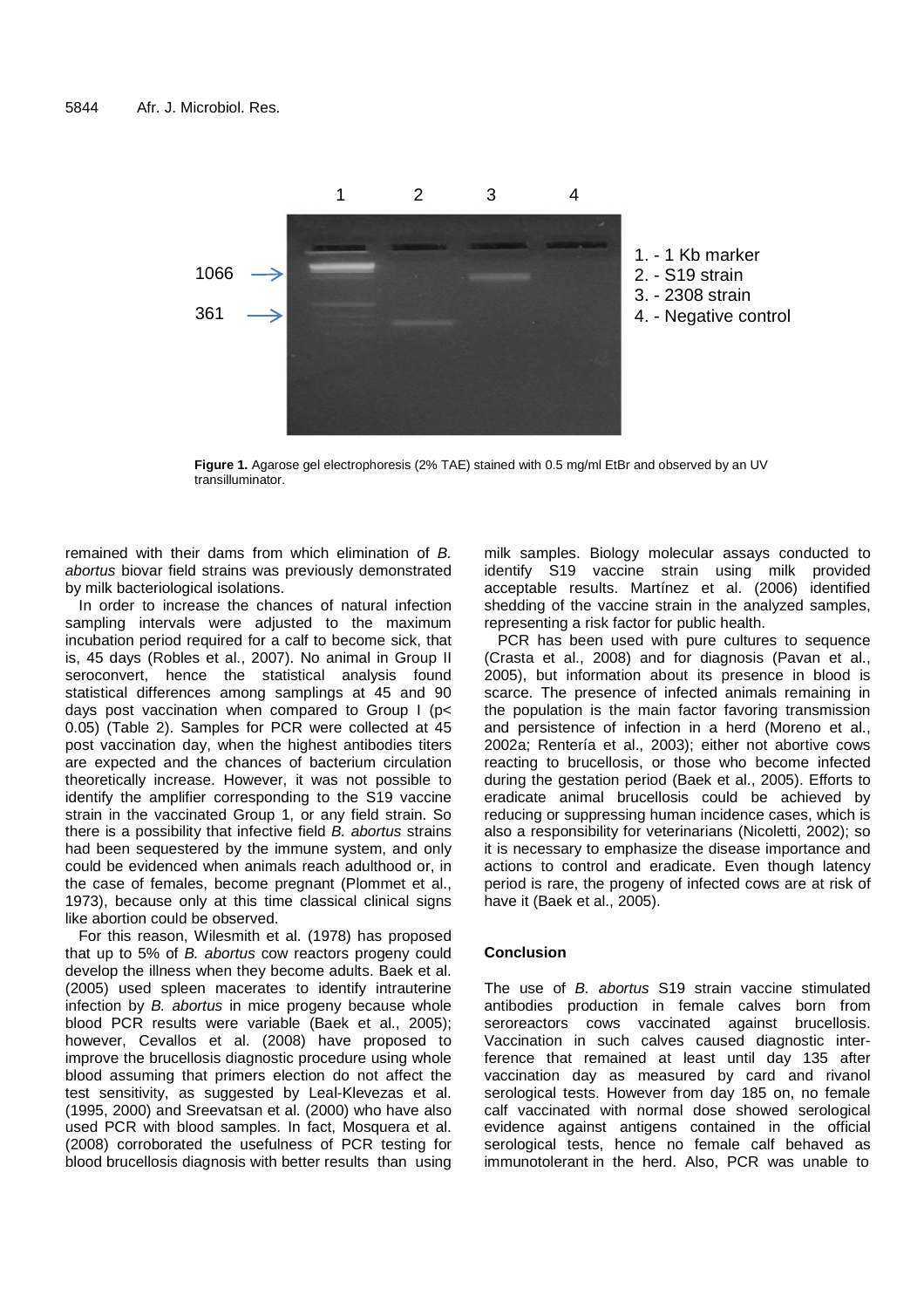identify any DNA B. abortus carrier among the calves neither recognized DNA from S19 vaccine strain vaccinated female calves.

## **ACKNOWLEDGEMENT**

This research received support and financing from the project "Comparative study of strain RB51 and strain S19 efficacy in the prevention of brucellosis in herds withdifferent health status" of the National Forestry, Agriculture and Livestock Research Institute (INIFAP) granted by SAGARPA-CONACYT 2004 Sectorial fund 23.

#### **REFERENCES**

- Acha PN, Szyfres B (2003). Zoonoses and Communicable Diseases Common to Man and Animals. Washington, D.C.; Third Edition. PAHO Scientific Publications, No 580. World Health Organization.
- Aparicio BA, Díaz AE, Hernández AL, Pérez GR, Alfonseca SE, Suarez GF (2003). Evaluación serológica y bacteriológica de un hato bovino con brucelosis y revacunado con dosis reducida de Brucella abortus cepa 19. Téc Pecu Méx. 41: 129-140.
- Baek KB, Lee OB, Hur J, Rahman MS, Lee IS, Kakoma I (2005). Evaluation of the Sprague-Dawley rat as a model for vertical transmission of Brucella abortus. Can. J. Vet. Res., 69: 305-308.
- Bricker B.J. & Halling S.M. (1995). Enhancement of the Brucella AMOS PCR assay for differentiation of Brucella abortus vaccine strains S19 and RB51. J. Clin. Microbiol., 33: 1640–1642.
- Canning PC, Deyoe BL, Roth JA (1988). Opsonin-dependent stimulation of bovine neutrophil oxidative metabolism by Brucella abortus. Am. J. Vet. Res., 49:160-162.
- Cevallos FO, Motte E, Cedeño V, Carranza PM, Canchignia MHF, Saucedo ASG (2008). Implementación de la PCR para el Diagnóstico de la Brucelosis de Bovinos en el Ecuador. Ciencia y Tecnología. 1: 31-36.
- Corbel MJ (1997). Brucellosis: an overview. Emerg. Infect. Dis., 3: 312- 221.
- Crasta OR, Folkerts O, Fei Z, Mane SP, Evans C, Martino-Catt S, Bricker B, Yu G, Du L, Sobral B (2008). Genome sequence of Brucella abortus vaccine strain s19 compared to virulent strains yields candidate virulence genes. PLoS ONE. 3:e2193.
- Crawford RP, Adams GA, Williams JD (1988). Relationship of days in gestation at exposure and development of Brucellosis in strain 19 vaccinated heifers. Am. J. Vet. Res., 49: 1037-1039.
- Dájer-Abimerhi A, Gutiérrez-Ruiz EJ, Zapata-Villalobos D, Honhold N, Villegas-Pérez SL (1995). Comparación de cinco pruebas serológicas para la detección de anticuerpos contra Brucella abortus y reporte preliminar del porcentaje de reactores positivos en hatos bovinos en Yucatán, México. Rev Biom. 6: 84-90.
- Díaz R, Moriyón I (1989). Brucellosis, clinical and laboratory aspects. In: Young EJ, Corbel MJ (eds.). Laboratory techniques in the diagnosis of human brucellosis. CRS, Boca Ratón, Florida, pp. 73-83.
- D'Pool G, Rivera PS, Torres T, Pérez M, García A, Castejón O, Rojas N (2004) Prevalencia de brucelosis bovina mediante ELISA competitivo en el Municipio la Cañada de Urdaneta, estado Zulia, Venezuela. Rev Cient, FCV-LUZ. 14: 1-19.
- Eze MO, Yuan L, Crawford RM, Paranavitana CM, Hadfield TL, Bhatta C, Harjee AK, Warren RL, Hoover DL (2000). Effects of opsonization and gamma interferon on growth of Brucella melitensis 16M in mouse peritoneal macrophages in vitro. Infect. Immun., 68: 257-263.
- Foster G, Osterman BO, Godfroid J, Jacques I, Cloeckaert A (2007). Brucella ceti sp. nov. and Brucella pinnipedialis sp. nov. for Brucella strains with cetaceans and seals as their preferred hosts. Int. J. Syst. Evol. Microbiol., 57: 2688–2693.
- Garcia-Yoldi D, Marin CM, De Miguel PM, Munoz PM, Vizmanos JL,
- Lopez-GonI I (2006) Multiplex PCR assay for the identification and differentiation of all Brucella species and the vaccine strains Brucella abortus S19 and RB51 and Brucella melitensis Rev1. Clin. Chem., 52: 779–781.
- Leal-Klevezas D, Martínez-Vásquez I, López-Merino A, Martínez-Soriano J (1995). Single step PCR for the detection of Brucella spp. from blood and milk of infected animals. J. Clin. Microbiol., 33: 3087- 3090.
- Leal-Klevezas D, Martínez-Vásquez I, García-Cantu J, López-Merino A, Martínez-Soriano J (2000). Use of polymerase chain reaction to detect Brucella abortus biovar 1 in infected goats. Vet Microbiol., 75: 91-97.
- López A, Contreras A (2004). Brucella. Scand. J. Infect. Dis., 36: 636- 638.
- Mantur GB, Amarnath SK (2008). Brucellosis in India A review. Bioscience. 33:539–547.
- Mariño-Jannaut OC (2000). Brucelosis: metodologías diagnósticas e interpretación de resultados. Rev MVZ-Cordoba. 5: 57-60.
- Martínez CL, Verdugo RA, Hernández RC (2006). Identificación de la cepa vacunal Brucella abortus S19 en muestras de leche de vaca. Vet. Mex., 37: 479-486.
- Memish AZ, Balkhy HH (2004). Brucellosis and International Travel. J. Travel. Med., 11: 49–55.
- Moreno E, Cloeckaert A, Moriyón I (2002a). Brucella evolution and taxonomy. Vet. Microbiol., 90: 209–227.
- Moreno RJF, Rentería ETB; Searcy BR; Montaño GMF (2002b). Seroprevalencia y factores de riesgo asociados a brucelosis en hatos lecheros de Tijuana, Baja California. Téc Pecu Méx., 40: 243-249.
- Moriyón I, López-Goñi I (1998). Structure and properties of the outer membranes of Brucella abortus and Brucella melitensis. Int. Microbiol., 1: 19-26.
- Mosquera CX, Bernai VC, Muskus LC, Berdugo GJ (2008). Detección de Brucella abortus por PCR en muestras de sangre y leche de vacunos. Rev. MVZ- Córdoba 13: 1504-1513.
- Nicoletti P (2002). A short history of brucellosis. Vet. Microbiol., 90: 5-9.
- OIE (2004). Manual of diagnostic tests and vaccines for terrestrial animals. Paris; World Organisation for Animal Health.
- Pavan ME, Nicola A, Grimoldi F, Cairo F (2005). Tipificación molecular de Brucella abortus cepa 19 y su aplicación al control de biológicos. Rev. Argent Microbiol., 37: 122-125.
- Peniche A, Martinez D, Franco JL, Barradas F, Molina B, Gutiérrez EJ, Williams JJ, Morales F, Flores R (2009). Evaluation of vaccination with Brucella abortus S19 vaccine in cattle naturally infected with Brucellosis in productive systems found in the Mexican tropics. Int. J. Dairy Sci., 4: 142-152.
- Plommet M, Fensterbank R, Renoux G, Gestin J, Philippon A (1973). Brucellose bovine experimentale XII. Persistance a l'age adulte de l'infection congénitale de la genisse. Ann. Rech Vét., 4: 419-435.
- Rentería ETB, Nielsen K, Licea NAF, Montaño GMF; Moreno RJF (2003). Evaluación de un programa de control de la brucelosis bovina en hatos lecheros de Baja California. Tec Pecu Méx. 41: 275-282.
- Robinson A, Melling J (1993). Envelope structure and the development of new vaccines. J. Appl. Bacteriol., 74: 43S-51S.
- Robles C, Cabrera R, Abalos P, Petray S (2007). Comparación de la respuesta inmune humoral y celular de las vacunas Brucella abortus cepa RB51 y cepa 19 en vaquillonas Hereford de Patagonia y su interferencia con el diagnóstico serológico de la enfermedad. Rev. Med. Vet., (Buenos Aires). 88:102-106.
- SAGDR (1996). Norma Oficial Mexicana, NOM-041-ZOO-1995, Campaña Nacional contra la Brucelosis en los Animales. Secretaría de Agricultura, Ganadería y Desarrollo Rural. Diario Oficial de la Federación. 1 de julio de 1996. Mexico. Available at: http://www.senasica.gob.mx/includes/asp/download.asp?iddocument o=506&idurl=1258.
- Sangari FJ, García-Lobo JM, Agüero J (1994). The Brucella abortus vaccine strain B19 carries a deletion in the erythritol catabolic genes. FEMS Microbiol. Lett., 121: 337-342.
- Selem MN, Boyle SM, Srirangathan N (2010). Brucellosis: A reemerging zoonosis. Vet. Microbiol., 140: 392-398.
- Sreevatsan S, Bookout B, Ringpis F, Perumaalla V, Ficht A, Adams G, Hagius D, Elzer H, Bricker J, Kumar K, Rajasekhar M, Isloor S, Barathur R (2000). A multiplex approach to molecular detection of